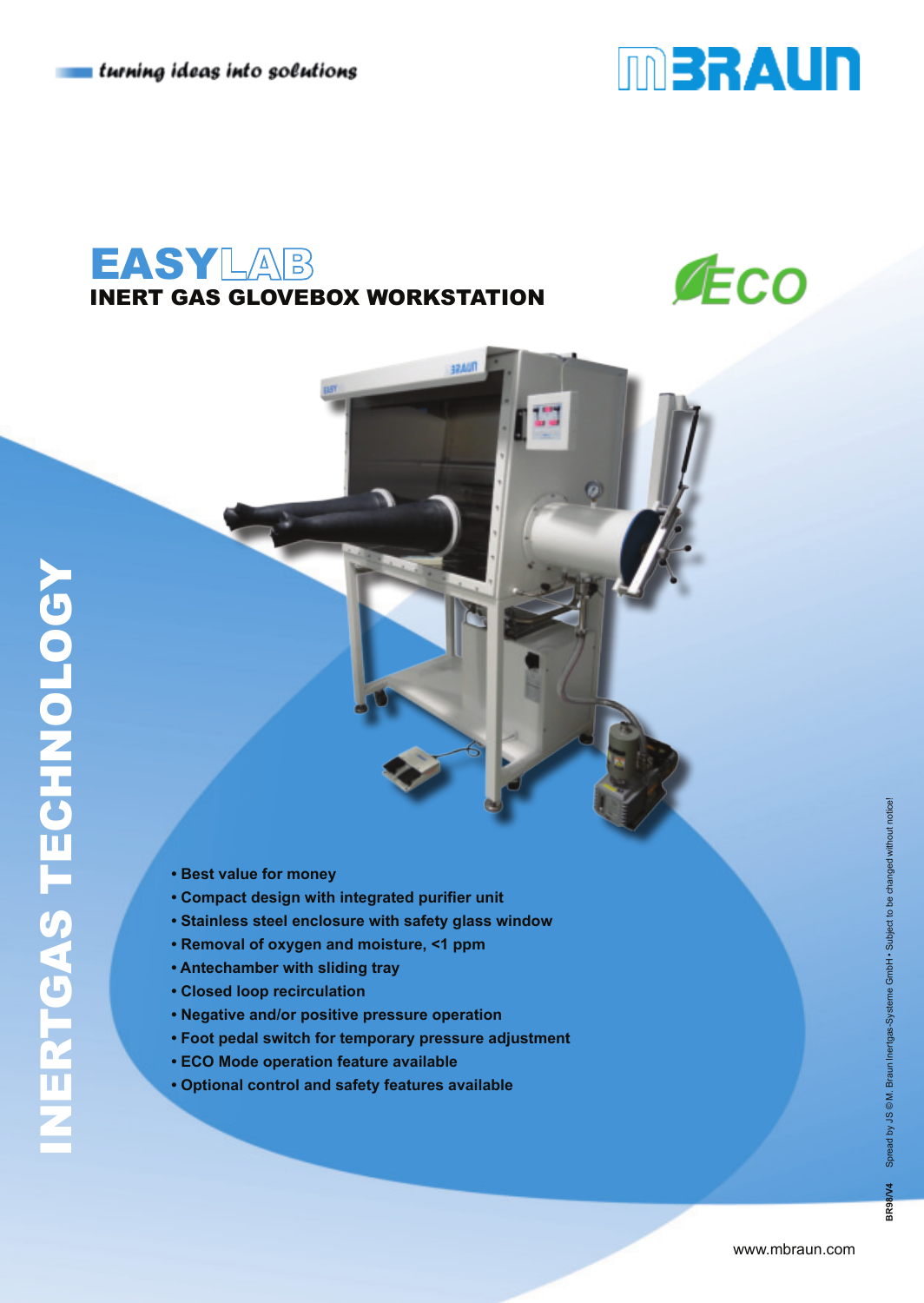

Gloveboxes and accessories





Additional accessories available

### GLOVEBOX TECHNICAL DATA:

| Outside surfaceCoated, white (RAL 9003) |  |
|-----------------------------------------|--|
|                                         |  |
|                                         |  |
|                                         |  |
|                                         |  |
|                                         |  |
|                                         |  |
|                                         |  |
|                                         |  |
|                                         |  |

*Optional:* 

*• Large choice of feedthroughs for signals, gas, liquids • A variety of gloves (Hypalon, Neoprene and Butyl) and thickness sizes are available*

#### MAIN ANTECHAMBER TECHNICAL DATA:

| Inside surfaceBrushed finish                    |                                                          |
|-------------------------------------------------|----------------------------------------------------------|
| Outside surfaceCoated, white (RAL 9003)         |                                                          |
|                                                 |                                                          |
|                                                 |                                                          |
| Dimensions of sliding tray 167 x 392 mm (W x L) |                                                          |
|                                                 |                                                          |
|                                                 |                                                          |
|                                                 | hand operation                                           |
|                                                 |                                                          |
|                                                 | Vaccum / Refill process Manual operation via hand valves |
|                                                 |                                                          |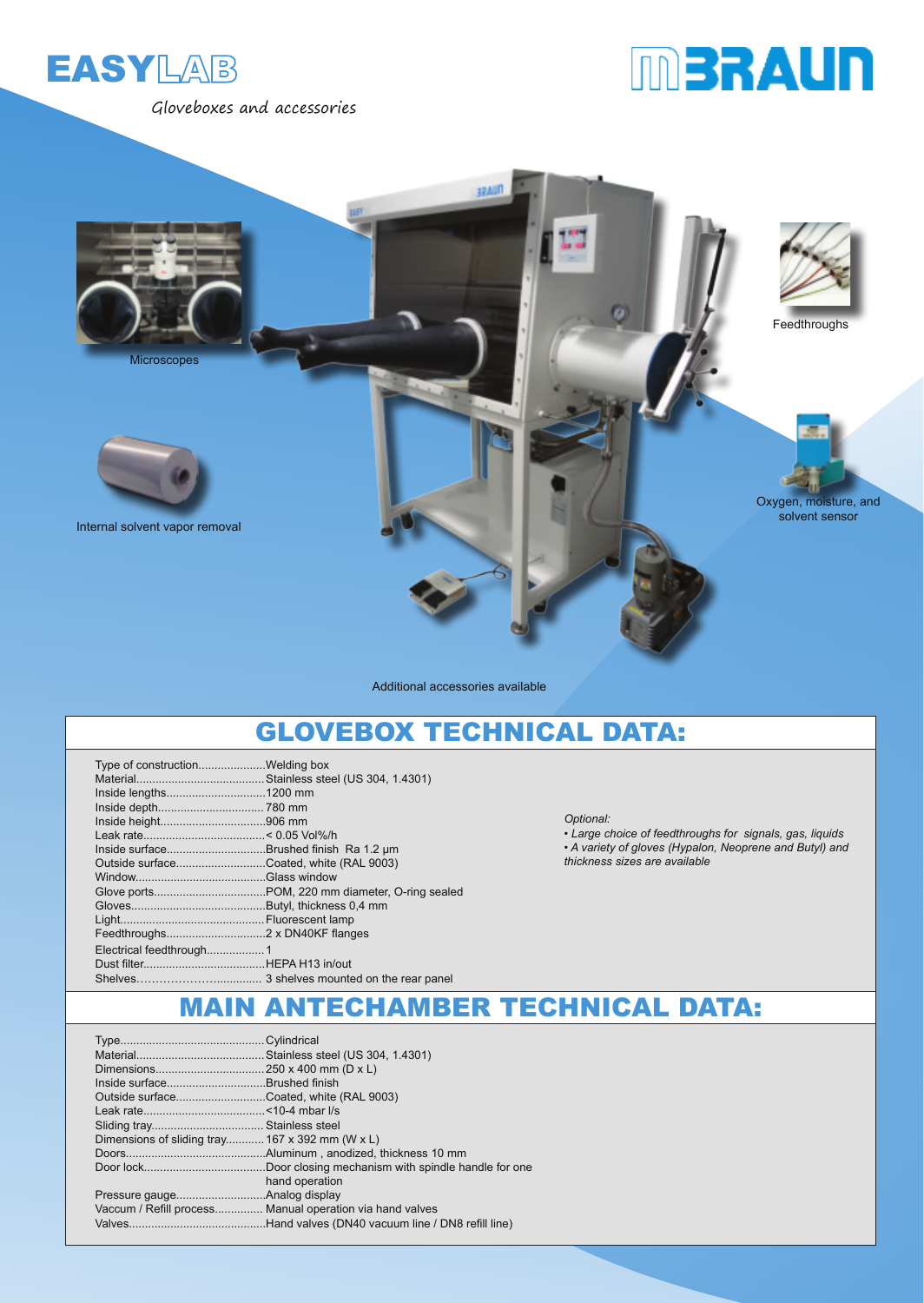

Gas purifier unit





# GAS PURIFIER UNIT TECHNICAL DATA:

| Recommended enclosure volumeUp to 2 m <sup>3</sup>            |
|---------------------------------------------------------------|
| Number of purification lines per purifier1                    |
|                                                               |
|                                                               |
|                                                               |
|                                                               |
|                                                               |
|                                                               |
|                                                               |
|                                                               |
|                                                               |
|                                                               |
|                                                               |
|                                                               |
|                                                               |
|                                                               |
| Optional feature w/ MBRAUN glovebox Manual Box Purge function |
|                                                               |